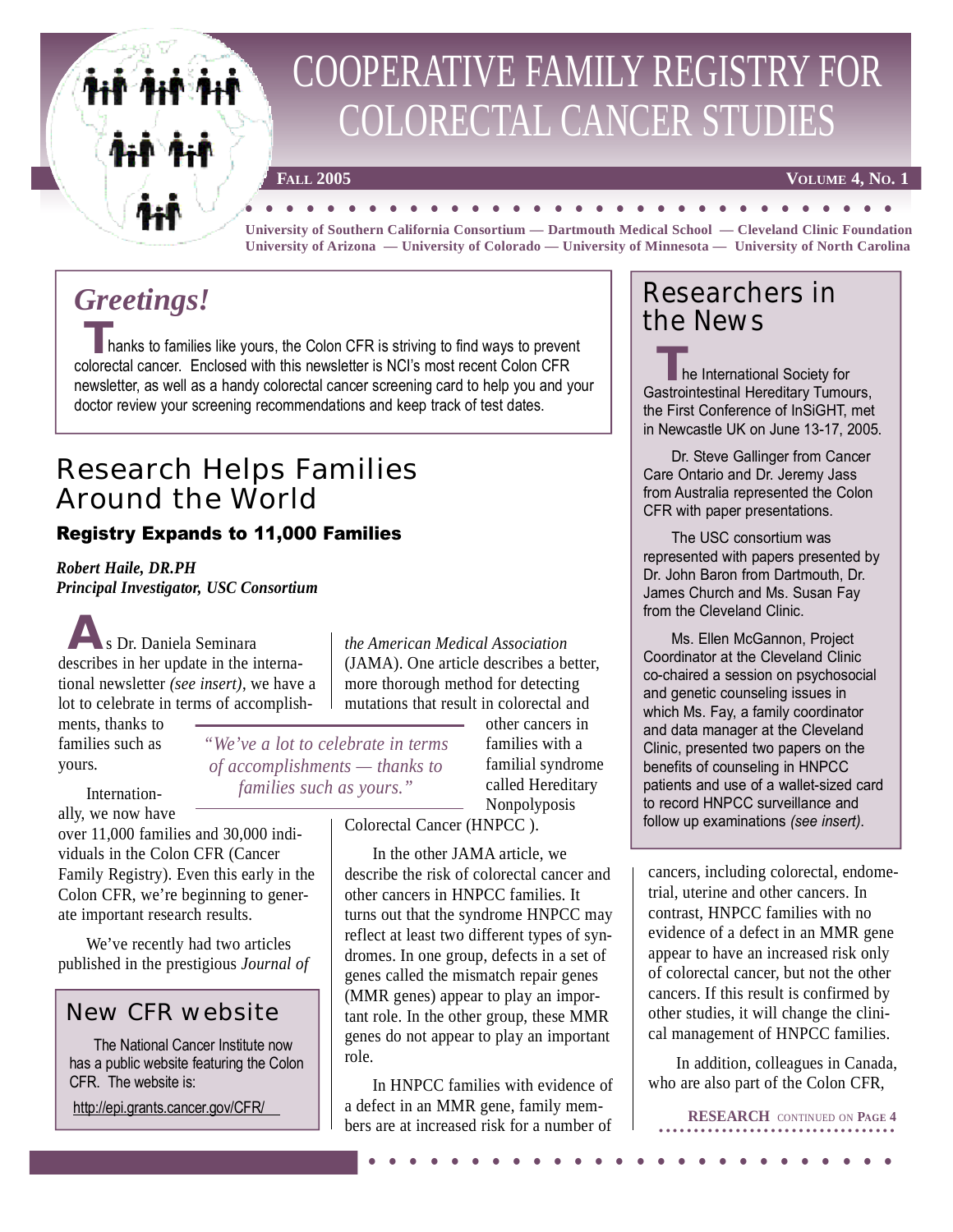### All in the Family

How genetic testing helped a family come to terms with an inherited cancer syndrome

hen Antoinette Marini was diagnosed with colorectal cancer in 1960 at age 42, everyone agreed it was terrible. She was young to get cancer, and with five children to take care of, cancer was a challenge she didn't need. **W**

In 1977, Antoinette's daughter, Vincenza (Vincy), was diagnosed with colorectal cancer at age 34 and had surgery to remove part of her colon. At age 47, she developed uterine cancer. Vincy's brothers also developed colorectal cancer: Gabriel at 48, Mike at 54 and Gino at 63. With treatment, all have survived.

#### A Possible Link

Until Gabriel's bout with cancer, this Ohio family was unaware of a possible genetic link. When Gabriel sought medical treatment at the Cleveland Clinic, physicians took a

family history. They immediately contacted Janet Shenal, a family coordinator in the Collaborative Family Registry, to discuss the benefits of participating in the Registry and of genetic counseling.

"Once the registry and genetic counseling are explained, families are more likely to get involved," says

Shenal. Thirteen members of the family *(including three* 

*"Knowing about an inherited disease ahead of time can help you determine what screening exams should be done to reduce cancer risk."*

. . .... . .... . .... . .... . .... . .... . . .

*generations — the largest group they'd ever counseled at one time)* met with a medical geneticist and a genetic counselor to learn about the role of genes and DNA in colon cancer and genetic testing.

### Family Health Promotion Project

*Meghan Hobein, MPH, Research Assistant, Family Health Promotion Project, University of Colorado* 

The University of Colorado Cancer Center is conducting a new study called the **Family Health Promotion Project (FHPP)** utilizing information from the Colon CFR.

The purpose of FHPP is to evaluate alternative approaches for improving cancer screening behaviors in families affected by colorectal cancer. Many family members of those who have been diagnosed with colorectal cancer have been contacted for participation. The project began in 2003 and will end in 2008.

Participants in this study will benefit in a number of ways:

- They'll receive information on how to reduce their chances of getting colon cancer.
- They'll help develop future programs that may assist families like yours, and the chance to contribute to the research resulting from the Cancer Family Registries!

For more information, visit their website:<http://hedwig.mgh.harvard.edu/fhpp>

#### Genetic Testing

Genetic testing is used to identify a gene mutation that causes cancer in a family. Knowing about an inherited disease ahead of time can help you determine what screening exams should be done to reduce cancer risk.

Vincy was tested first. Her results were positive for a gene that causes

hereditary nonpolyposis colorectal cancer (HNPCC). Eight other members of the Marini family also underwent

genetic testing. Although medically valuable, genetic testing raises challenging emotional and family dynamic issues.

Gino's five adult children were genetically tested. "I was so afraid it was going to be four out of five, or even all of them," his wife, Jackie, recalls. Of their five children, a daughter and son inherited the mutated gene. Once a year, they have a colonoscopy.

Vincy's sister, Mary Ragone, has a history of polyps. Mary's two daughters were tested and neither inherited the mutation. Vincy's son decided not to be tested because when he was just 32, a routine colonoscopy detected several pre-cancerous polyps.

#### Spreading the Word

Vincy preaches all the time to anyone who will listen about the value of colonoscopy. "I thank God for the Cleveland Clinic and genetic testing."

*Excerpted with permission from Family Matters and Cancer Perspectives, publications of the Cleveland Clinic Foundation.*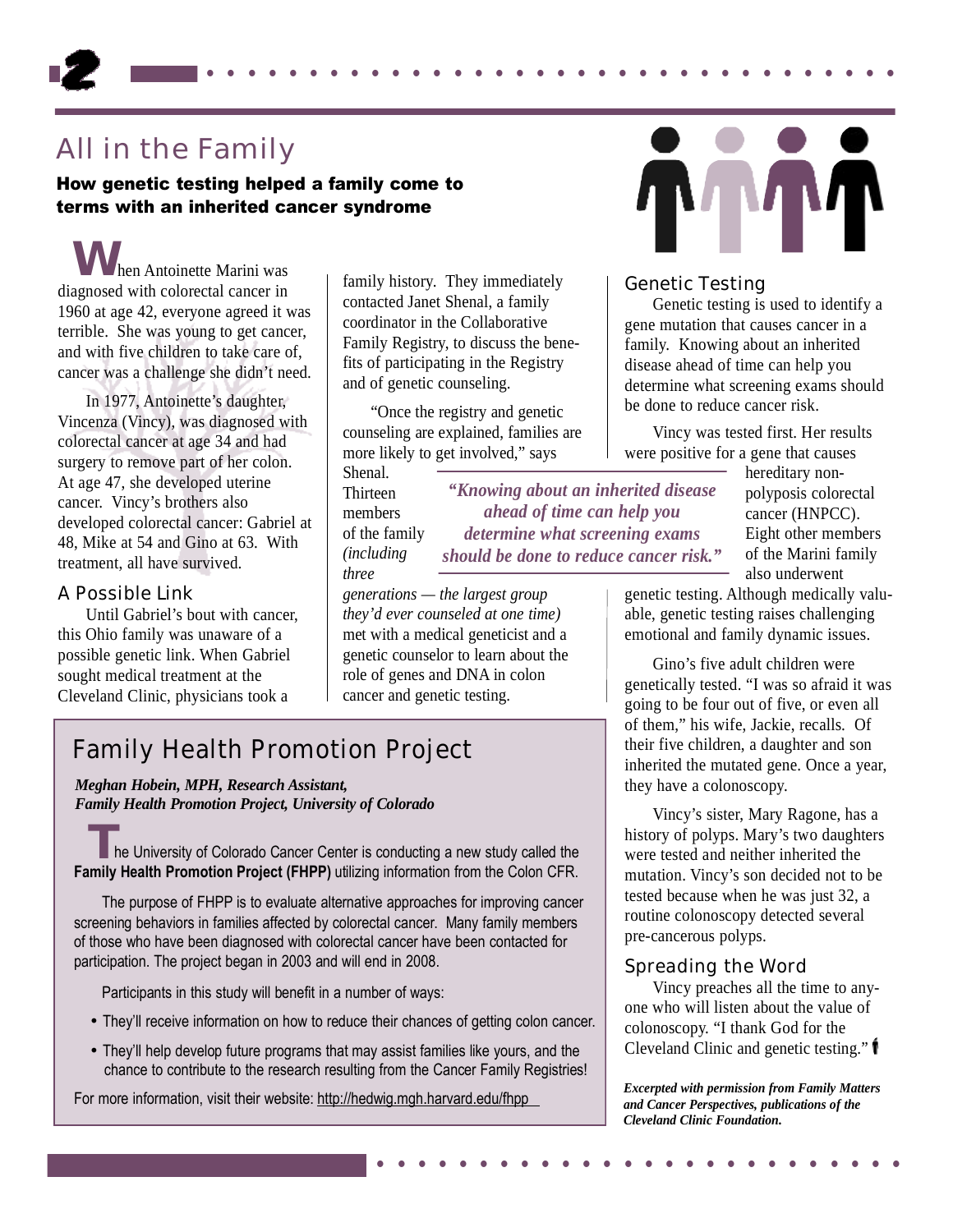### African Americans at Higher Risk for Colorectal Cancer

The American College of Gastroenterology (ACG) has recommended that African Americans begin screening for colorectal cancer at age 45 rather than age 50.

This recommendation was included in a special report in the March 2005 *American Journal of Gastroenterology,* along with other recommendations aimed at reducing the incidence of colorectal cancer among African Americans. The report was based on an extensive review of research findings on colorectal cancer screening and issues related to health screening in African Americans.

As a group, African Americans have the highest incidence of colorectal cancer of any racial or ethnic group in the United States. They tend to be younger at the time of diagnosis, and have more advanced disease compared with Caucasians. Survival rates of African Americans are also lower than that of Caucasians.

This new information makes our effort to enroll minority families in the CFR all the more important.

#### The ACG Panel urges African Americans to begin screening for colorectal cancer at age 45

#### More Info on Genetic **Counseling**

To find out more about genetic counseling and how it might benefit your family, check with your local study coordinator to find out what resources are available. Costs vary around the country.

### "It's important to spread the word about cancer and how it affects your family."

### A Survivor's Story

*Terri Goode, Research Associate, University of North Carolina Family Registry for Colorectal Cancer Studies*

W hen North Carolina partici-**W** pant Vinnie Price was diagnosed with colorectal cancer at age 47, he was

already taking steps to be healthier.

. .... . .... . .... . .... . .... . .... . ...

He had made a conscious effort to cut back on meats, eat more fruits and vegetables, take vitamins, drink more water and exercise regularly. So when the doctor diagnosed him with colon cancer, he

asked himself, *"What did I do wrong?"*

Vinnie knew something was wrong when he began experiencing stomach pains and cramps that became more and more severe. He also saw blood in his stool.

"When the pain became unbearable, I went to see my doctor. The lab work came back fine, and the hemoccult test didn't even show any blood in the stool."

But when his symptoms persisted, his doctor referred him for a colonoscopy. "The colonoscopy revealed that I had colon cancer."

Since his diagnosis, Vinnie tries not to let things stress him out. His . . . .... . .... . .... . .... . ...

advice to those who've just been

*Vinnie Price*

diagnosed with colon cancer is: "Maintain a positive attitude and pray

a lot!" He also encourages people to get involved with helping others. "It's important to spread the word about cancer and how it affects your family."

Vinnie joined the Colorectal Cancer Family Registry in 2003. "I was happy to learn that someone out there was concerned about the effects of the disease on the African

American community."

*"I was happy to learn that someone out there was concerned about the effects of the disease on the African American community."*

> *Vinnie Price, Cancer Survivor*

He has also taken an active role in promoting awareness by talking not just to his family but to friends

and co-workers as well. "I was embarrassed and ashamed, but now I'm spreading the word about colon cancer and the Registry. I even Xeroxed copies of the study pamphlets and passed them out!"

When asked how he feels today, Vinnie says, "I'm just glad to be alive. I thank God for that."